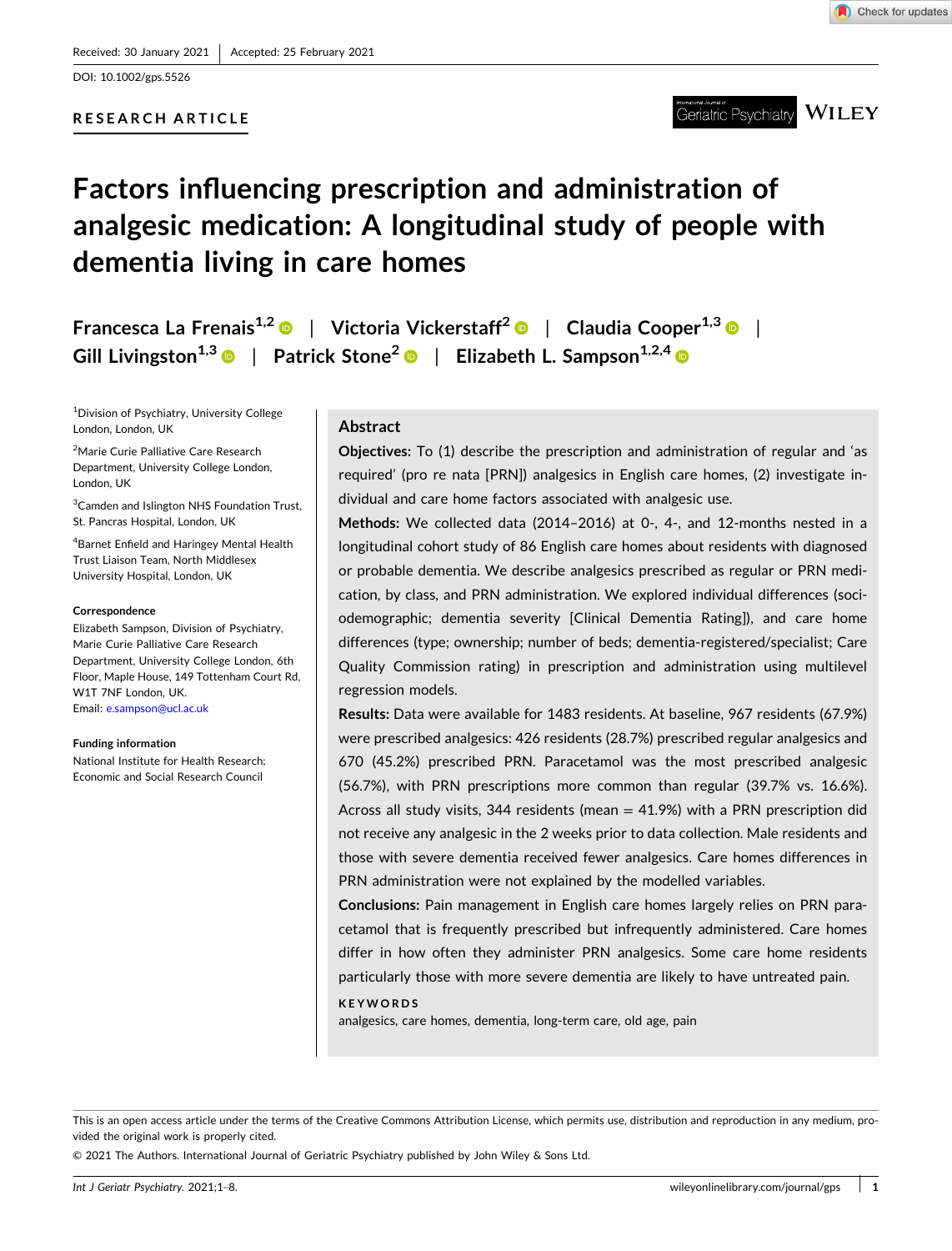#### **Key points**

- � English care home residents with dementia are frequently prescribed pro re nata (PRN) analgesics but these are infrequently administered.
- � Some groups of residents (male, more severe dementia) receive fewer analgesics and may be at risk of undertreatment for pain.
- � Before prescribing pain relief, clinicians need to consider the risk that PRN analgesics may not be administered.
- � Pragmatic pain management guidelines specifically for care home residents with dementia and improving medication documentation may optimise analgesic use.

#### **1** <sup>|</sup> **INTRODUCTION**

As the United Kingdom (UK) population ages, increasing numbers of older people will spend their last months of life in a care home.<sup>[1](#page-6-0)</sup> These provide accommodation, meals and 24‐hour staffing. There are two types in the UK: residential homes, which provide assistance with personal care, and nursing homes, which are similar to residential homes but also employ registered nurses round‐the‐clock. It is estimated that around 80% of care home residents have some form of dementia or severe memory problem. $2,3$ 

Around half of care home residents are in pain and there are concerns that this may be undertreated, particularly in residents with cognitive impairment. $4.5$  Normally, medication is prescribed by general practitioners and administered by care home staff. Paracetamol is indicated as first‐line therapy for mild to moderate pain in older adults.<sup>[6,7](#page-6-0)</sup> Nonsteroidal anti-inflammatory drugs (NSAIDs) are effective in relieving musculoskeletal pain, but are not advised in older adults due to risks including gastrointestinal bleeding and effects on the renal system. $8$  Opioids are the strongest class of analgesic, and are sometimes used long‐term to treat severe pain.

There has been an increase in use of analgesic medication; especially opioids and paracetamol in care home residents over recent years.<sup>[9,10](#page-6-0)</sup> However, this does not necessarily mean that pain management is improving: pain prevalence in this population may be rising due to increasing levels of multimorbidity.<sup>[11](#page-6-0)</sup> Contemporaneously, there has also been increasing concern about opioid side effects (including dizziness, constipation, nausea, sedation and falls) $<sup>7</sup>$  $<sup>7</sup>$  $<sup>7</sup>$ </sup> and whether opioids are being overprescribed in this population.

A pan‐European study reported that 48.4% of nursing home residents experienced pain.<sup>[12](#page-6-0)</sup> Data from England found pain prevalence to be 54.5%, with 8.1% of all residents in constant pain, 57.4% experiencing intermittent pain, 6.2% experiencing a single episode of pain and 10.9% who had experienced breakthrough pain. Of those in pain, 53.8% received regular analgesic medication, 16.3% were prescribed 'as required' (pro re nata [PRN]) analgesics only, and 4.3% received regular and PRN. $13$  The WHELD study, conducted in England, found that 41.9% of residents in pain were not prescribed regular analgesics.<sup>14</sup> Research exploring analgesic use and individual differences presents a mixed picture. Historically, males, younger

residents and those with a dementia diagnosis have received fewer analgesic prescriptions.<sup>9,10</sup>

PRN analgesics that are prescribed but not administered, which is often the case. $15$  may indicate undertreated pain. In England, it is not possible to accurately measure care home residents' receipt of PRN analgesics as there are no routine datasets or analgesic administration data accessible to inform this.<sup>[16](#page-6-0)</sup> A negative association has been found between PRN administration and dementia severity suggesting that as people become less able to ask for analgesia they are more likely to have untreated pain. $17,18$ 

Larger care homes prescribe more medication as PRN, $19$  and communication issues between care staff have been implicated in quality of pain management.<sup>[20](#page-6-0)</sup> A large European study found that factors that may contribute to poor communication, including heavy workload, high staff turnover and team instability, were associated with inadequate pain management. $13$ 

The Managing Agitation and Raising QUality of LifE in dementia (MARQUE) study is the largest prospective study of English care home residents to date. This study utilised MARQUE data to describe analgesic medication use in a large and representative cohort of English care home residents. Our objectives were to:

- (1) describe the prescription and administration of analgesic drugs and drug classes, and
- (2) understand which care home or resident factors were associated with analgesic prescription or PRN administration.

## **2** <sup>|</sup> **MATERIALS AND METHODS**

## **2.1** <sup>|</sup> **Recruitment**

We analysed data collected between May 2014 and December 2016, as part of a naturalistic 2‐year cohort study that formed part of the MARQUE programme.<sup>[21](#page-6-0)</sup> London (Harrow) National Research Ethics Service Committee (14/LO/0034) gave approval. Recruitment of care homes in England covered a range of care provision (nursing or residential), ownership (state, private or charity sector) and location (urban, suburban or rural), to ensure external validity and generalisability.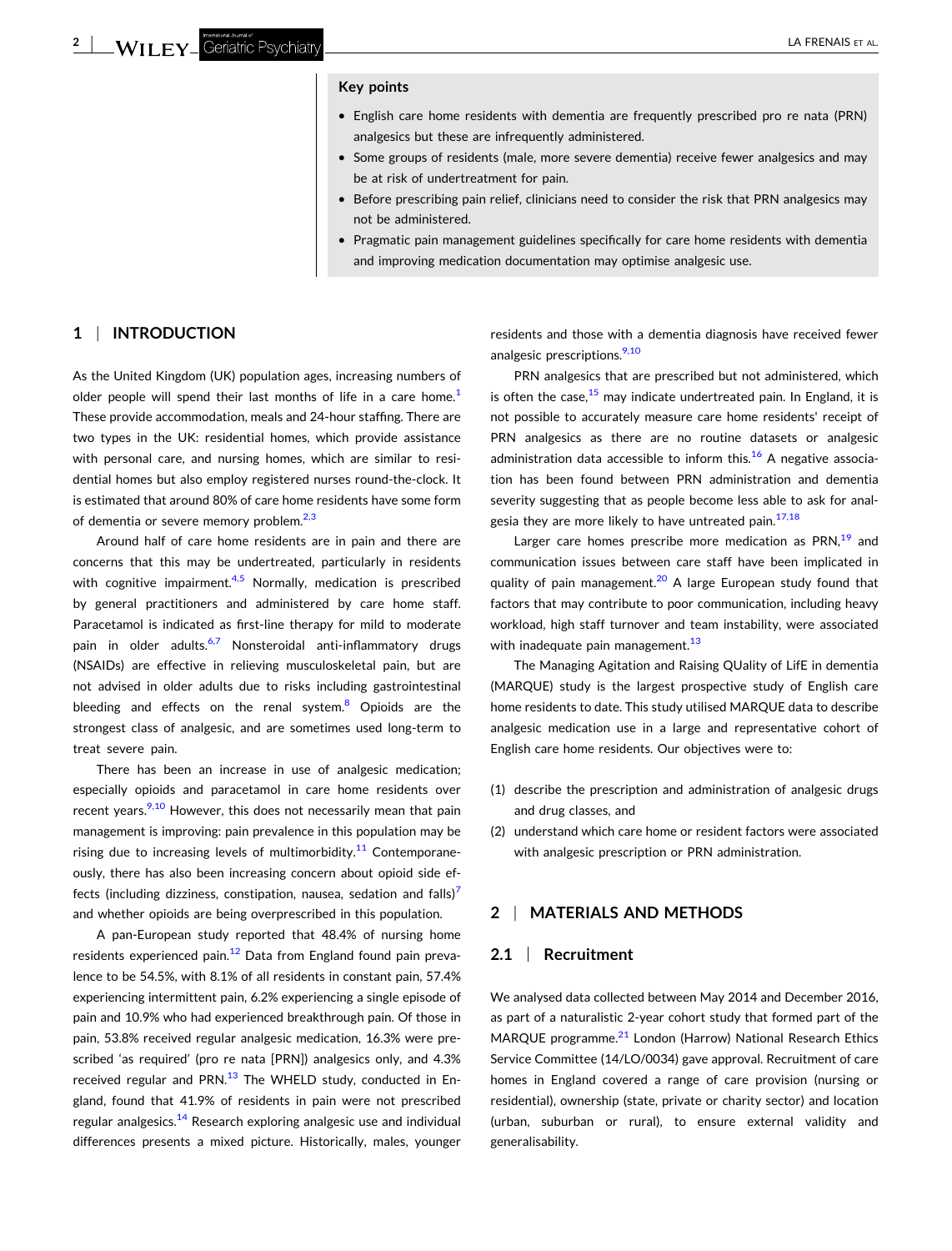Residents were eligible if they had a recorded dementia diagnosis, or if they screened positive on the Noticeable Problems Checklist (NPC), $^{22}$  $^{22}$  $^{22}$  a scale validated against clinical diagnosis of dementia. All residents with dementia were invited to take part. We were guided by the UK Mental Capacity Act  $(2005)^{23}$  when obtaining written consent. If care home staff deemed it likely that the resident would have capacity to consent to research then we approached the resident. If not, then the care home approached the next of kin to request permission for a researcher to make contact, and if they gave permission we sought consultee opinion. In cases where there was no next of kin, a care home staff member who knew the resident well, acted as a professional consultee.

#### **2.2** <sup>|</sup> **Measurement instruments**

We recorded care home baseline characteristics (care provision; ownership; registration/specialism; number of beds; Care Quality Commission (CQC) rating, and resident demographics at baseline. Care home staff members gave proxydata regarding dementia severity (Clinical Dementia Rating $24$  [CDR]) at baseline, 4-month and 12-month study visits. The CDR is a valid and reliable measure of dementia severity generating a global impairment score (from 'none' to 'severe').

Medication prescriptions were obtained from Medication Administration Records. If the prescription was PRN then the number of times it was administered during the preceding 2 weeks was noted. We analysed data regarding oral analgesics, categorised by British National Formulary<sup>[25](#page-6-0)</sup> (BNF) classification: simple nonopioids, opioids and NSAIDs.

## **2.3** <sup>|</sup> **Statistical analyses**

Data were analysed using STATA  $14<sup>26</sup>$  $14<sup>26</sup>$  $14<sup>26</sup>$  For analysis, residents with questionable or very mild dementia were subsumed into the mild dementia group.

Compound drugs were divided into their constituent parts. For each drug and drug class, the number and percentage of residents who were prescribed each drug at baseline and 12 months was reported. For PRN prescriptions (where 14 days' worth of data were available), the percentage of doses administered, of the total potential amount prescribed, was calculated. Multilevel logistic regression models were used to explore resident factors (demographics; dementia severity) and care home factors (demographics; quality rating [CQC]) on: overall analgesic prescription; regular analgesic prescription; PRN analgesic prescription; PRN administration if prescribed a PRN analgesic (as binary [yes/no] variables). The three‐level regression models accounted for clustering by care homes and repeated measures (baseline; 4 months; 12 months) within participants. Oral and nonoral nonmorphine opioids

were converted to an equianalgesic dose of oral morphine using BNF conversion rates. $27$  Prior to this, a sensitivity analysis was run to explore any baseline differences between residents who had died and those who were still alive (*χ* <sup>2</sup> for binary variables; *t*‐test for continuous) with missingness following death at subsequent visits as an outcome. Mann–Whitney *U* tests were run for nonparametric data. If any variables predicted missingness they were included as independent variables in the models, as were factors with a clinical reason to do so.

A multilevel linear regression model explored the effects of care home factors (demographics; CQC ratings) on prescriptions and administration at baseline. Prior to this, univariate analyses to identify potential confounders were run, which were included in the final model. If no factors had a relationship with prescribing or administration, then heterogeneity between care homes was quantified by calculating  $I^2$  ( $I^2$  > 75% is considerable heterogeneity) and forest plots were generated.

#### **3** <sup>|</sup> **RESULTS**

#### **3.1** <sup>|</sup> **Demographics**

Out of 114 homes approached, 86 participated. Two homes withdrew at the 4‐month study visit, and a further two withdrew by the 12‐ month study visit (Figure S1). Compared to the national average, a higher proportion of dementia‐registered and dementia‐specialist homes, and homes rated as 'Outstanding' and 'Good' were recruited. Table S1 describes the consented care home characteristics.

We approached 2825 eligible residents, of whom 1489 consented (52.7%). The majority (*n* = 1189; 79.9%) required consultee agreement. Figure S1 describes participant recruitment flow.

Table [1](#page-3-0) describes cohort baseline characteristics. At baseline, 1425 residents had medication data. Most residents were female, white British, and had a clinical diagnosis of dementia. The mean age was 84.9 years (standard deviation  $= 8.6$ ). Severe dementia was the commonest dementia stage at baseline (37.5%) and by the 12‐month visit over half (50.4%) had severe dementia.

## **3.2** <sup>|</sup> **Analgesic prescriptions**

Most residents were prescribed analgesics (baseline, 67.9%; 12‐ months, 70.6%). More were prescribed PRN analgesics (46.9%; 50.5%) than regular analgesics (29.9%; 28.3%). At baseline, 38.0% were prescribed PRN analgesics only. Paracetamol was the most widely prescribed analgesic (56.7%; 59.4%), with PRN prescriptions more common than regular prescriptions (at baseline 39.7% vs. 16.6%). Very few residents (baseline, 0.6%; 12‐months, 1.1%) were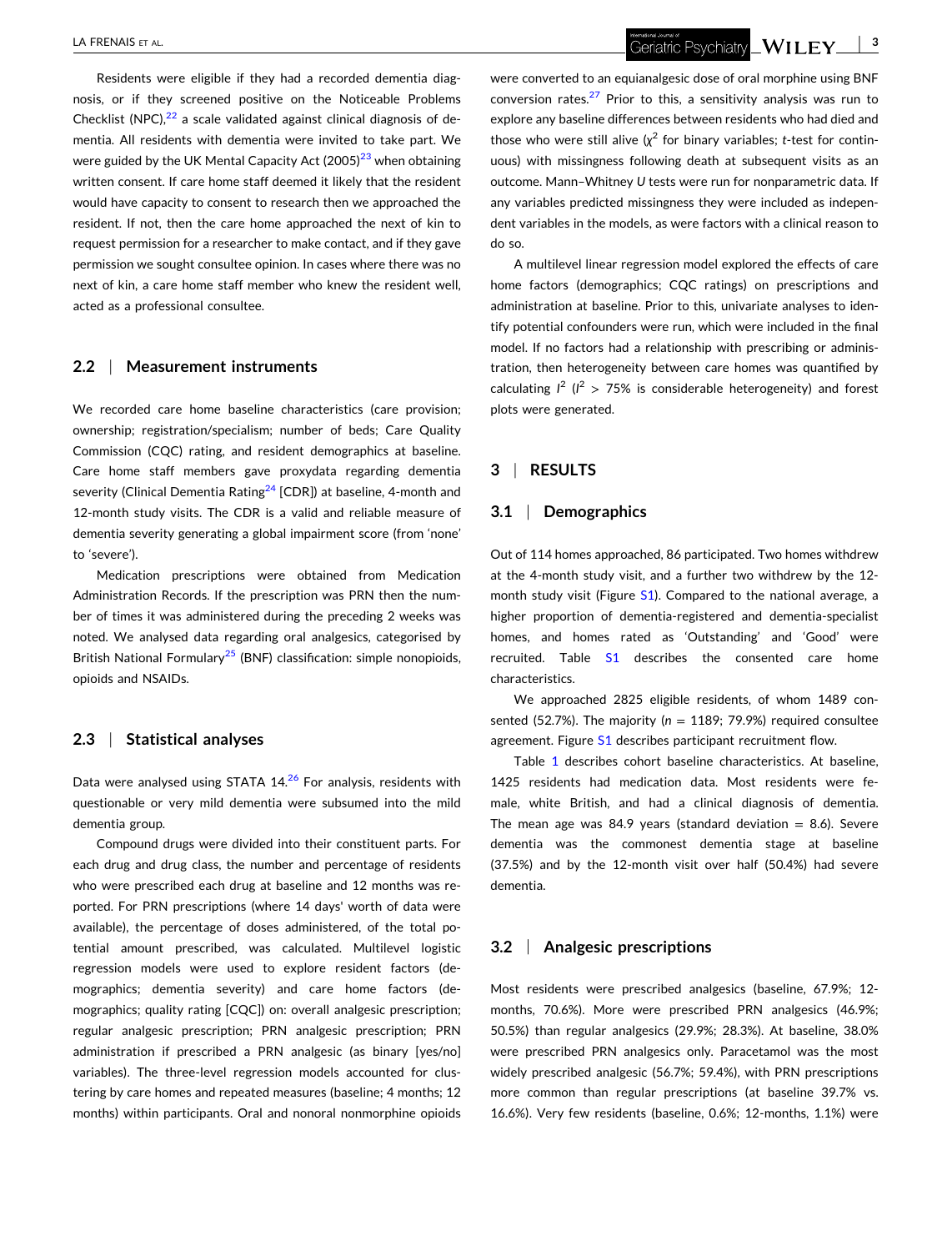<span id="page-3-0"></span>**4** | WII FY Geriatric Psychiatry **All and Structure Control** Control of the UA FRENAIS ET AL.

|  | TABLE 1 |  |  | Resident characteristics at baseline ( $n = 1425$ ) |  |  |  |  |
|--|---------|--|--|-----------------------------------------------------|--|--|--|--|
|--|---------|--|--|-----------------------------------------------------|--|--|--|--|

| <b>Characteristic</b>                 | N              | %    |  |  |
|---------------------------------------|----------------|------|--|--|
| Gender                                |                |      |  |  |
| Female                                | 985            | 69.1 |  |  |
| Male                                  | 440            | 30.9 |  |  |
| Marital status                        |                |      |  |  |
| Single/unmarried                      | 201            | 14.1 |  |  |
| Married                               | 331            | 23.2 |  |  |
| Separated                             | 10             | 0.7  |  |  |
| <b>Divorced</b>                       | 3              | 5.1  |  |  |
| Widowed                               | 769            | 53.7 |  |  |
| Common law couple                     | 4              | 0.3  |  |  |
| Ethnicity                             |                |      |  |  |
| <b>White British</b>                  | 1251           | 87.8 |  |  |
| White Irish                           | 43             | 3.0  |  |  |
| White other                           | 46             | 3.2  |  |  |
| Chinese                               | $\overline{2}$ | 0.1  |  |  |
| Black or Black British Caribbean      | 22             | 1.5  |  |  |
| <b>Black or Black British African</b> | 11             | 0.8  |  |  |
| Asian or Asian British: Indian        | 7              | 0.5  |  |  |
| Asian or Asian British: Pakistani     | 3              | 0.2  |  |  |
| Asian or Asian British: Bangladeshi   | 3              | 0.2  |  |  |
| Mixed: White and Black Caribbean      | 1              | 0.1  |  |  |
| Other                                 | 26             | 1.9  |  |  |
| Dementia diagnosis                    |                |      |  |  |
| Dementia diagnosis                    | 1231           | 86.4 |  |  |
| <b>NPC</b>                            | 194            | 13.6 |  |  |
| Yes                                   | 1318           | 92.5 |  |  |
| No                                    | 67             | 4.7  |  |  |
| Dementia severity                     |                |      |  |  |
| Very mild or mild-baseline            | 419            | 29.4 |  |  |
| 4 month                               | 289            | 23.8 |  |  |
| 12 month                              | 160            | 18.7 |  |  |
| Moderate-baseline                     | 464            | 32.6 |  |  |
| 4 month                               | 358            | 29.5 |  |  |
| 12 month                              | 264            | 30.8 |  |  |
| Severe-baseline                       | 534            | 37.5 |  |  |
| 4 month                               | 568            | 46.8 |  |  |
| 12 month                              | 431            | 50.4 |  |  |

Abbreviation: NPC, Noticeable Problems Checklist.

prescribed NSAIDs. At baseline more residents were prescribed weak than strong opioids (13.4% vs. 11.4%) but by twelve‐months, stronger opioids were prescribed more frequently (12.4% vs. 14.4%). Overall, opioids were more likely to be prescribed regularly than PRN (Table [2\)](#page-4-0). Analgesic use did not change significantly over time.

## **3.3** <sup>|</sup> **PRN administration**

Across all three study visits, 41.9% of residents with a PRN prescription did not receive any PRN analgesics during the 2‐week periods prior to assessment. Figure S2 describes the prescription and administration of PRN paracetamol and opioids at baseline. At baseline, 41.1% of residents did not receive any analgesic medication (none prescribed, or PRN not administered), and at 12 months this was 54.9%. There were 19 residents who received all of the potential analgesic doses across the study visits, and 344 residents who did not receive any.

#### **3.4** <sup>|</sup> **Factors associated with analgesic use**

Table [3](#page-4-0) describes resident factors associated with the prescription and administration of analgesics. Females were prescribed significantly more regular analgesics, but there were no sex differences in PRN administration. Tables S<sub>2</sub> and S<sub>3</sub> describe resident factors and their association with nonopioid and opioid prescription and administration. Residents with severe dementia were prescribed more regular opioids; they were no less likely to be prescribed PRN but were administered significantly fewer PRN analgesics than residents with mild dementia.

The only care home factor significantly associated with prescription of analgesics (at baseline) was if the care home was rated as 'requires improvement' (Table S4). Residents in these care homes were less likely (odds ratio =  $0.26$ ;  $95%$  confidence interval =  $0.09$ , 0.92) to receive a prescription for an analgesic compared to residents living in a care home rated as 'Outstanding'. No care home factors were significant when exploring analgesic administration. Post hoc tests of heterogeneity were run to further explore differences. There was no heterogeneity in the analgesic prescribing amongst the care homes  $(I^2 = 0.0\%)$ , but there was moderate heterogeneity in the PRN administration ( $I^2 = 56.7\%$ ). These differences were not associated with the variables that were measured.

## **4** <sup>|</sup> **DISCUSSION**

This is the most comprehensive study in the UK to examine regular and PRN analgesic prescribing and administration in a care home population. Less than a third of residents in this cohort were prescribed regular pain relief; for 4 in 10 residents, pain management was reliant on PRN medication that was given less than half the time.

An increase in the use of strong opioids was observed over the three study visits. Most strong opioids prescribed in this cohort were transdermal patches, primarily buprenorphine. Concerns have been expressed regarding inappropriate use of strong opioids, and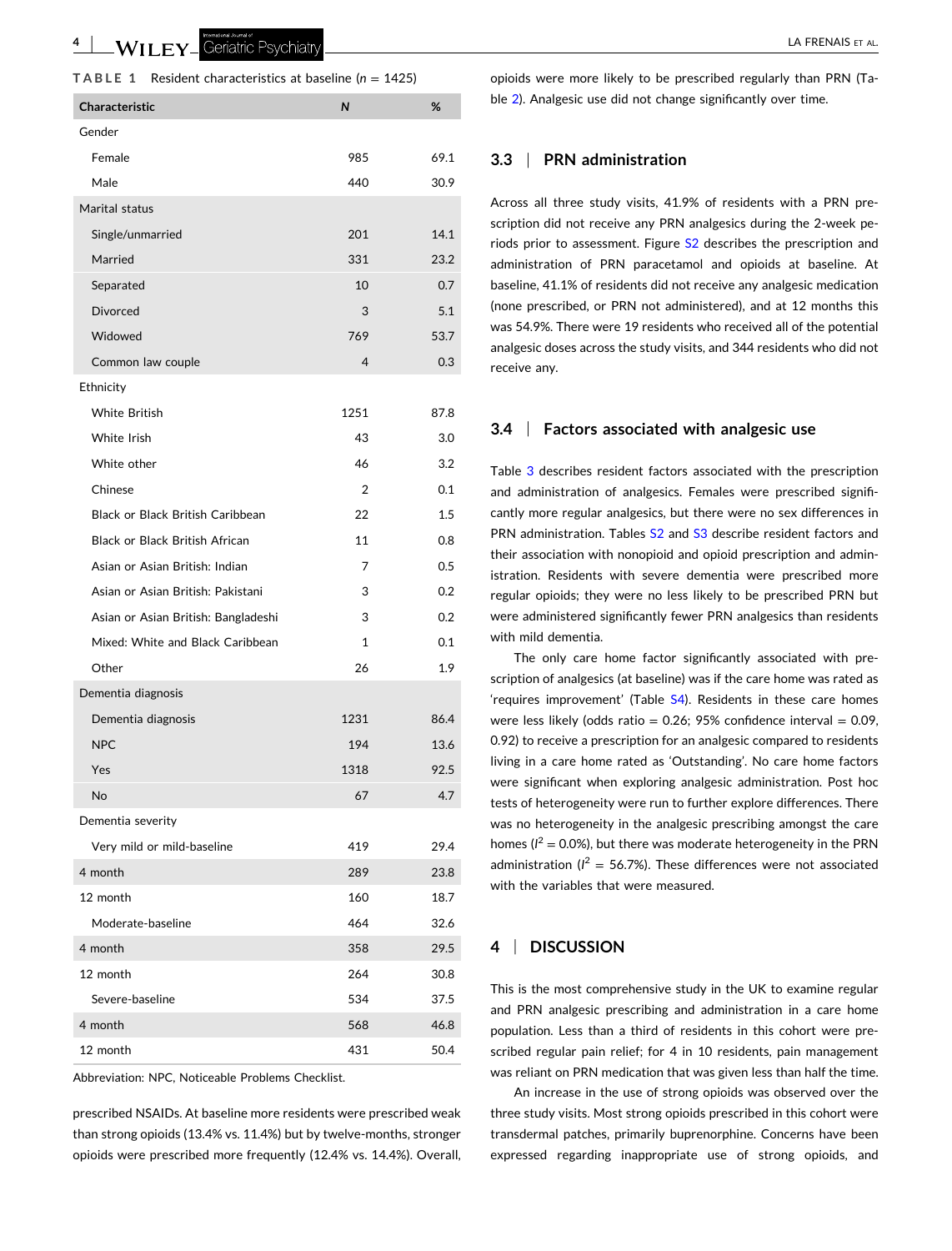<span id="page-4-0"></span>**TABLE 2** Prescribing prevalence of analgesics and analgesic drug classes at baseline and 12‐month study visit

| Drug/drug type    | Study visit     | <b>Total</b>                     | <b>Regular only</b>    | PRN only               | Both regular + PRN   |
|-------------------|-----------------|----------------------------------|------------------------|------------------------|----------------------|
|                   |                 | n (%) [95% confidence intervals] |                        |                        |                      |
| Any analgesics    | <b>Baseline</b> | 967 (67.9) [65.4-70.2]           | 298 (20.9) [18.9-23.1] | 542 (38.0) [35.5-40.6] | 128 (9.0) [7.6-10.6] |
|                   | 12-month        | 604 (70.6) [67.4-73.5]           | 172 (20.1) [17.5-22.9] | 361 (42.2) [38.9-45.5] | 71 (8.3) [6.6-10.3]  |
| Simple nonopioids | <b>Baseline</b> | 902 (63.3) [60.8-65.8]           | 277 (19.4) [17.4-21.6] | 609 (42.7) [40.2-45.3] | $16(1.1)$ [0.7-1.8]  |
|                   | 12-month        | 558 (65.2) [61.9-68.3]           | 146 (17.1) [14.7-19.7] | 405 (47.3) [44.0-50.7] | $7(0.8)[0.4-1.7]$    |
| Opioids           | <b>Baseline</b> | 332 (23.3) [21.2-25.6]           | 185 (13.0) [11.3-14.8] | $121(8.5)$ [7.1-10.1]  | $26(1.8)[1.2-2.7]$   |
|                   | 12-month        | 202 (23.6) [20.9-26.6]           | 111 (13.0) [10.9-15.4] | $67(7.8)$ [6.2-9.8]    | 24 (2.8) [1.9-4.2]   |
| Weak opioids      | <b>Baseline</b> | 191 (13.4) [11.7-15.3]           | $80(5.6)[4.5-6.9]$     | $110(7.7)$ [6.4-9.2]   | $1(0.1) [0.0-0.4]$   |
|                   | 12-month        | 106 (12.4) [10.3-14.8]           | 43 (5.0) [3.7-6.7]     | 62 (7.2) [5.7-9.2]     | $1(0.1)[0.0-0.8]$    |
| Strong opioids    | <b>Baseline</b> | 163 (11.4) [9.9-13.2]            | 125 (8.8) [7.4-10.4]   | $24(1.7)$ [1.1-2.5]    | $14(1.0)$ [0.6-1.7]  |
|                   | 12-month        | 121 (14.1) [12.0-16.6]           | 88 (10.3) [8.4-12.5]   | $22(2.6)$ [1.7-3.9]    | $11(1.3)$ [0.7-2.3]  |
| <b>NSAIDs</b>     | <b>Baseline</b> | $15(1.1) [0.7-1.8]$              | $10(0.7)$ [0.4-1.3]    | $5(0.4)[0.1-0.8]$      | $0(0.0) [0.0-0.0]$   |
|                   | 12-month        | $5(0.6)[0.2-1.4]$                | $5(0.6)[0.2-1.4]$      | $0(0.0)$ $[0.0-0.0]$   | $0(0.0)$ $[0.0-0.0]$ |

Abbreviations: PRN, pro re nata; NSAIDs, nonsteroidal anti-inflammatory drugs.

**TABLE 3** The association between resident characteristics and analgesic prescription and PRN administration over the three study periods

| <b>Characteristic</b>                                                  | Analgesic prescription                                            | Regular prescription      | <b>PRN</b> prescription     | <b>PRN</b> administration     |  |  |
|------------------------------------------------------------------------|-------------------------------------------------------------------|---------------------------|-----------------------------|-------------------------------|--|--|
|                                                                        | Odds ratio (OR) or coefficient (coef.) (95% confidence intervals) |                           |                             |                               |  |  |
| Female sex (OR) <sup>a</sup>                                           | 1.27 $(1.06, 1.53)^{b}$                                           | 1.33(1.10, 1.60)          | $1.09$ (0.92, 1.31)         | $0.82$ (0.49, 1.37)           |  |  |
| Age (coef.) <sup>c</sup>                                               | $0.00$ ( $-0.01$ , $0.01$ )                                       | $-0.01$ ( $-0.02$ , 0.00) | $0.00$ ( $-0.00$ , $0.01$ ) | $-0.04$ ( $-0.07$ , $-0.01$ ) |  |  |
| Dementia severity (CDR) <sup>d</sup> (OR) (mild dementia as reference) |                                                                   |                           |                             |                               |  |  |
| Moderate                                                               | 1.05(0.84, 1.31)                                                  | 0.95(0.76, 1.19)          | $1.11$ (0.90, 1.37)         | $0.72$ (0.39, 1.34)           |  |  |
| Severe                                                                 | $1.01$ (0.81, 1.26)                                               | 1.21(0.97, 1.50)          | $0.95$ (0.77, 1.16)         | $0.50$ (0.27, 0.93)           |  |  |
| Agitation factors (CMAI) <sup>d</sup> (OR)                             |                                                                   |                           |                             |                               |  |  |
| Aggressive behaviours <sup>e</sup>                                     | 1.00(0.99, 1.01)                                                  | $1.01$ (1.00, 1.03)       | 0.99(0.98, 1.00)            | $0.96$ (0.93, 0.99)           |  |  |
| Physically nonaggressive behaviours <sup>t</sup>                       | 1.00(0.99, 1.02)                                                  | 1.00(0.98, 1.01)          | 1.00 (0.99, 1.02)           | 1.05(1.01, 1.10)              |  |  |
| Verbally agitated <sup>g</sup>                                         | 1.01 (0.96, 1.03)                                                 | 1.00 (0.99, 1.02)         | $1.01$ (1.00, 1.03)         | 1.02 (0.98, 1.07)             |  |  |
| Hiding/hoarding <sup>h</sup>                                           | $0.94$ (0.90, 0.98)                                               | 0.95(0.91, 0.99)          | 0.95(0.92, 0.99)            | $1.03$ (0.90, 1.17)           |  |  |

Abbreviations: CDR, Clinical Dementia Rating.

<sup>a</sup>Controlling for age.

<sup>b</sup>Significant results in bold.

<sup>c</sup>Controlling for gender.

<sup>d</sup>Controlling for age and gender.

eHitting, kicking, pushing, scratching, grabbing, cursing or verbal aggression, hurting self or other, biting, spitting, throwing things, tearing things or destroying property, screaming.

<sup>f</sup>Pacing or aimless wandering, inappropriate undressing or disrobing, performing repetitive mannerisms, trying to get to a different place, handling things inappropriately, general restlessness.

<sup>g</sup>Constant requests for attention, repetitive sentences or questions, complaining, negativism.

hHiding, hoarding.

residents who are not in severe or round-the-clock pain may be unnecessarily exposed; however, in this population with dementia, many residents have multiple comorbidities and they may require this class of medication. Strong opioids may be prescribed in place of NSAIDs (especially for those at risk of impaired renal function or gastrointestinal comorbidities), or may be used for their sedative effects; this raises the question whether opioids are being used, instead of antipsychotics, to manage behavioural symptoms. $^{28}$  $^{28}$  $^{28}$ 

 $WILEY \_ 5$ 

Geriatric Psychiatry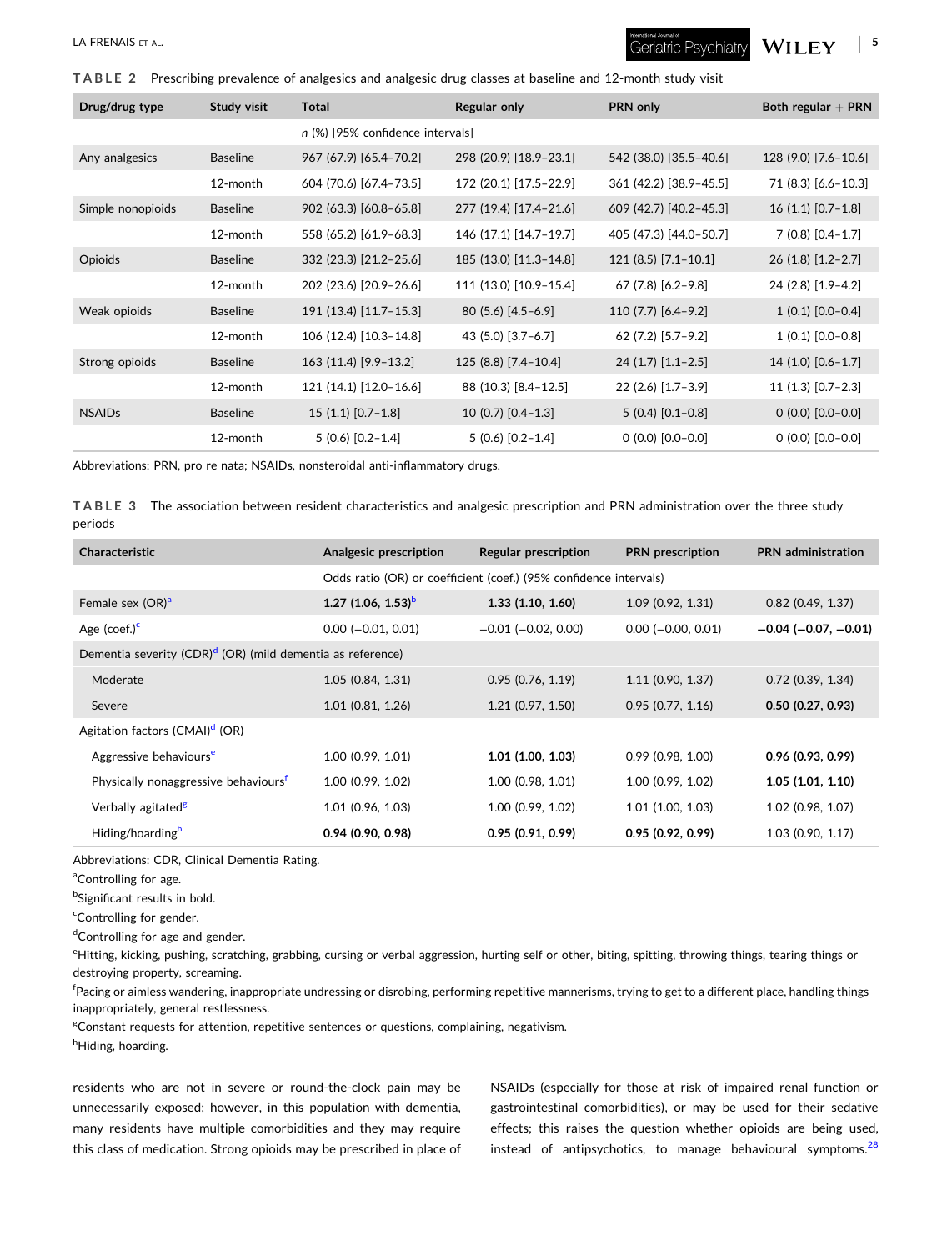**6** | **Will FY** Geriatric Psychiatry **contracts of the Contract of AL. Alternative Contracts of AL. Alternative Contracts of AL. Alternative Contracts of AL. Alternative Contracts of AL. Alternative Contracts of AL. Altern** 

Patches may be prescribed due to ease of administration<sup>[29](#page-7-0)</sup> or because residents have swallowing difficulties. It is important to note that the difference between strong and weak opioids is somewhat arbitrary: a low dose of buprenorphine is less potent than a high dose of codeine, for example. Typically, residents were prescribed low doses of buprenorphine (5 mcg/h).

Regarding care home differences, analgesic prescriptions did not vary between care homes, but care homes varied considerably in how much they administered PRN analgesics, although it was not clear why. Previous literature has found that factors such as heavy workload and shift work which affect communication between care staff are associated with poor pain management. $12,20$ 

Approximately 50% of care home residents have pain, and studies that collect data on pain and analgesia in care homes consistently find evidence that this is undertreated. $4,5,13$  In our study, drug receipt varied between groups. Females were more likely to be prescribed regular analgesics and younger residents were administered more PRN analgesics. Clinical studies suggest females may experience more pain, and report pain more frequently.  $30,31$  Residents with severe dementia were more likely to be prescribed regular analgesics but less likely to be administered PRN analgesia, despite being no less likely to be prescribed PRN analgesics. Clinicians prescribe PRN analgesia with the expectation that it may be needed; so the finding that being prescribed PRN analgesia that is not administered is associated with having more severe dementia and being older, which are characteristics that might be expected to be associated with greater risk of pain, could lead to undertreated pain. Care home staff may find it more difficult to assess pain in residents with cognitive impairment, especially if residents have difficulties communicating, $32$  and undertreatment of pain has been consistently found in this population. $10,14$ 

Our findings suggest that while overall analgesic prescribing is similar to other countries, clinicians in England prescribe more PRN analgesics than in other countries where regular pain relief is more commonly used. $33$  It is not possible to speculate on the appropriateness of the PRN prescriptions from our study, but assuming that care home populations in other countries are broadly similar, it appears English care home residents are receiving less pain relief than their international counterparts. UK opioid prescriptions in older people residing in the community in their own homes and care homes were similar in 2010 (22.4% vs. 20.1%) $34$  and in our cohort, prevalence was only slightly higher (22.8%–23.6%), which reflects the upward trend seen elsewhere.<sup>[35](#page-7-0)</sup> Therefore, our finding of less prescription of analgesics in English care homes, compared to international levels, may reflect the wider national healthcare system.

#### **4.1** <sup>|</sup> **Strengths and limitations**

Earlier studies have commented on the need for PRN administration  $data^{15,16,18}$  $data^{15,16,18}$  $data^{15,16,18}$  and this study has presented robust data from a large sample that is representative of a heterogeneous group. The results aid interpretation of the limited existing medication data and highlight the importance of collecting data on frequency of medication administration. The inclusion criteria were pragmatic, and the use of the NPC meant that residents with dementia that did not have a formal diagnosis were able to participate.

The medication charts did not routinely include the indications for prescriptions, so adjuvant drugs such as amitriptyline or pregabalin prescribed for specific types of pain relief were not included in the analyses. Nor did it collect data about 'home remedies': medications such as paracetamol may not require prescription but are administered by care home staff.

Without pain data it was impossible to assess the appropriateness of prescriptions, type of analgesic, or administration. However, pain can be difficult to assess in this population, and fluctuates over time, so pain assessments may not be accurate. $36$  Given that care homes and their residents are so heterogeneous, future studies need to balance a large sample size with pain assessments and detailed medication data. Where pain assessment is not feasible, other options include records of potentially painful comorbidities or a medication-based comorbidity index.<sup>37-40</sup> To assess whether PRN medication was given appropriately, nonparticipant observation could be used in a mixed‐methods study.

Furthermore, there is a need for better understanding of how care home staff make decisions to administer PRN analgesics, and to further explore internal care home barriers and facilitators that may be associated with analgesic administration.

# **5** <sup>|</sup> **CONCLUSIONS/RELEVANCE**

Clinicians should be aware that PRN drugs may not be given as often as they anticipate (or at all) and should think carefully before prescribing only PRN analgesics. Some residents (males, older residents and residents with severe dementia) may be more at risk than others for undertreatment and regular medication should be considered. Medical notes for PRN analgesia should include the indication to ensure that care staff have the right information available, which may increase the likelihood of residents receiving appropriate pain relief, and clinicians should review PRN use to check it is being administered appropriately.

In the UK, there are no pain management guidelines for care home residents with dementia. Policymakers should develop pragmatic guidelines specific to care home residents, including residents with different severities of dementia and those with communication difficulties, with clear guidance for the use of opioids.

#### **CONFLICT OF INTERESTS**

The authors declare that there are no conflicts of interests.

#### **ACKNOWLEDGEMENTS**

This project was funded by the UK Economic and Social Research Council and the National Institute of Health Research (NIHR/ESRC ES/L001780/1). E. Sampson, G. Livingston. and C. Cooper are supported by the National Institute for Health Research (NIHR)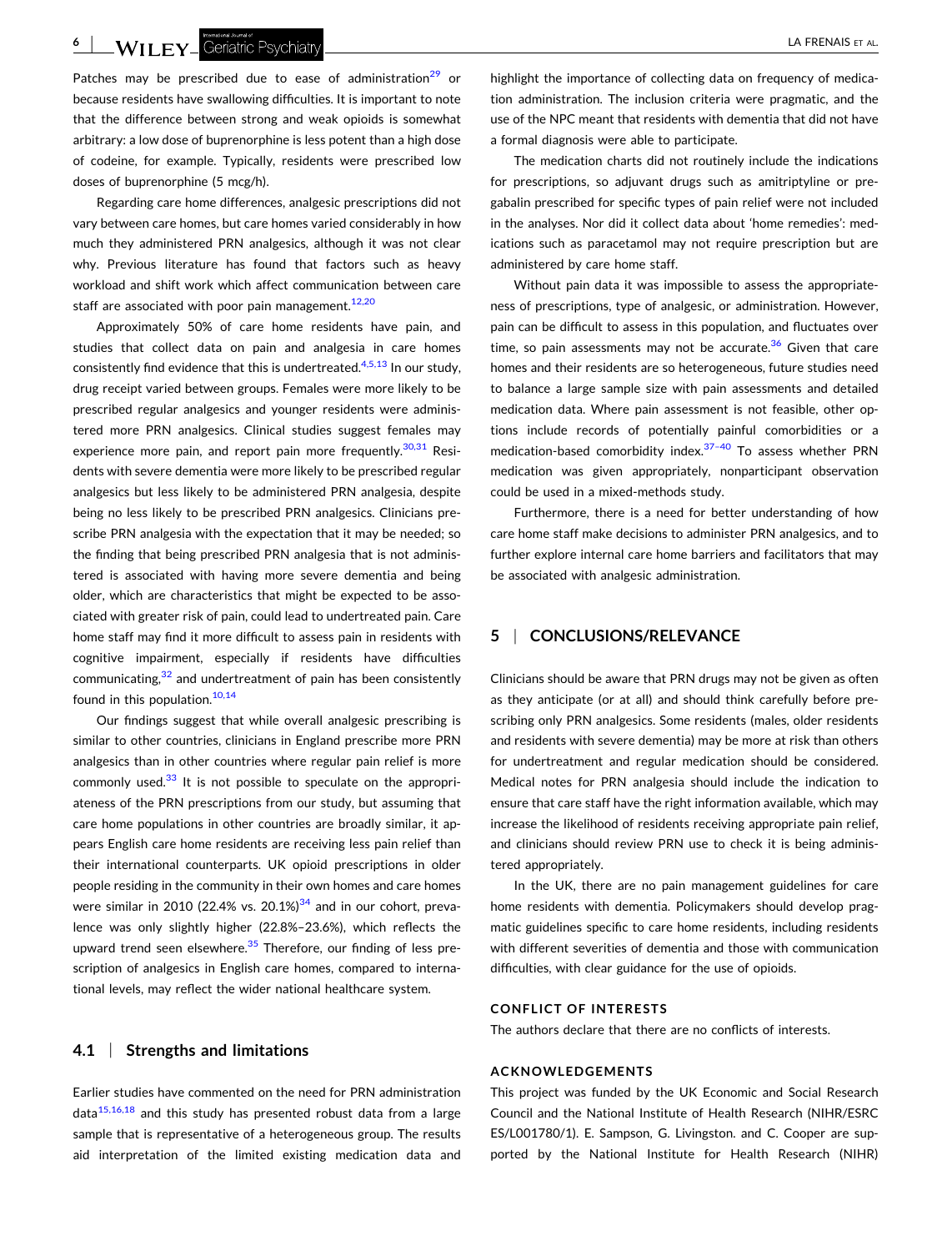<span id="page-6-0"></span>University College London Hospital Biomedical Research Centre. E. L. Sampson, P. Stone and V. Vickerstaff are supported by Marie Curie core grant (Grant no: MCCC‐FCO‐16‐U). F. La Frenais.'s PhD was part-funded by the Marie Curie Palliative Care Research Department. C. Cooper and G. Livingston received funding from the NIHR Applied Research and Care North Thames at Barts Health National Health Service (NHS) Trust. G. Livingston is funded as an NIHR senior investigator. The funders and sponsors of the study had no role in study design, data collection, data analysis, data interpretation or writing of the report. The authors thank all participating care homes, residents, families and staff. Authors also thank all the other researchers at University College London involved in the study and members of the steering committee (a network of academic researchers, policy makers, community stakeholders and patient and public involvement representatives, chaired by the Alzheimer's Society).

#### **DATA AVAILABILITY**

The data that support the findings of this study are available from the corresponding author upon reasonable request.

## **ORCID**

*Francesca La Frenais* <https://orcid.org/0000-0001-7538-2347> *Victoria Vickerstaff* <https://orcid.org/0000-0002-3119-670X> *Claudia Cooper* <https://orcid.org/0000-0002-2777-7616> *Gill Livingston* <https://orcid.org/0000-0001-6741-5516> *Patrick Stone* <https://orcid.org/0000-0002-5765-9047> *Elizabeth L. Sampson* <https://orcid.org/0000-0001-8929-7362>

#### **REFERENCES**

- 1. Bone AE, Gomes B, Etkind SN, et al. What is the impact of population ageing on the future provision of end‐of‐life care? Population‐based projections of place of death. *Palliat Med*. 2018;32(2):329‐336.
- 2. Quince C. *Low Expectations: Attitudes on Choice, Care and Community*. London: Alzheimer's Society; 2013.
- 3. Selbæk G, Aarsland D, Ballard C, et al. Antipsychotic drug use is not associated with long‐term mortality risk in Norwegian nursing home patients. *J Am Med Dir Assoc*. 2016;17(5):464.e1‐464.e7. [https://doi.](https://doi.org/10.1016/j.jamda.2016.01.016) [org/10.1016/j.jamda.2016.01.016](https://doi.org/10.1016/j.jamda.2016.01.016)
- 4. Takai Y, Yamamoto‐Mitani N, Okamoto Y, Koyama K, Honda A. Literature review of pain prevalence among older residents of nursing homes. *Pain Manag Nurs*. 2010;11(4):209‐223. [https://doi.](https://doi.org/10.1016/j.pmn.2010.08.006) [org/10.1016/j.pmn.2010.08.006](https://doi.org/10.1016/j.pmn.2010.08.006)
- 5. Sampson EL, Candy B, Davis S, et al. Living and dying with advanced dementia: a prospective cohort study of symptoms, service use and care at the end of life. *Palliat Med*. 2018;32(3):668‐681. [https://doi.](https://doi.org/10.1177/0269216317726443) [org/10.1177/0269216317726443](https://doi.org/10.1177/0269216317726443)
- 6. Abdulla A, Adams N, Bone M, et al. Guidance on the management of pain in older people. *Age Ageing*. 2013;42(suppl 1):i1‐i57. [https://doi.](https://doi.org/10.1093/ageing/afs200) [org/10.1093/ageing/afs200](https://doi.org/10.1093/ageing/afs200)
- 7. AGS Panel. Pharmacological management of persistent pain in older persons. *J Am Geriatrics Soc*. 2009;57(8):1331‐1346. [https://doi.org/](https://doi.org/10.1111/j.1532-5415.2009.02376.x) 10.1111/j.1532‐[5415.2009.02376.x](https://doi.org/10.1111/j.1532-5415.2009.02376.x)
- 8. Franceschi M, Scarcelli C, Niro V, et al. Prevalence, clinical features and avoidability of adverse drug reactions as cause of admission to a geriatric unit. *Drug Saf*. 2008;31(6):545‐556. [https://doi.org/10.](https://doi.org/10.2165/00002018-200831060-00009) [2165/00002018](https://doi.org/10.2165/00002018-200831060-00009)‐200831060‐00009
- 9. Sandvik R, Selbaek G, Kirkevold O, Husebø BS, Aarsland D. Analgesic prescribing patterns in Norwegian nursing homes from 2000 to 2011: trend analyses of four data samples. *Age Ageing*. 2016;45(1):54‐60. <https://doi.org/10.1093/ageing/afv184>
- 10. Griffioen C, Willems E, Husebo B, Achterberg W. Prevalence of the use of opioids for treatment of pain in persons with a cognitive impairment compared with cognitively intact persons: a systematic review. *Curr Alzheimer Res*. 2017;14(5):512‐522. [https://doi.org/10.](https://doi.org/10.2174/1567205013666160629080735) [2174/1567205013666160629080735](https://doi.org/10.2174/1567205013666160629080735)
- 11. Pitkala KH, Juola AL, Hosia H, et al. Eight‐year trends in the use of opioids, other analgesics, and psychotropic medications among institutionalized older people in Finland. *J Am Med Dir Assoc*. 2015;16(11):973‐978. <https://doi.org/10.1016/j.jamda.2015.06.009>
- 12. Lukas A, Mayer B, Fialova D, et al. Pain characteristics and pain control in European nursing homes: cross‐sectional and longitudinal results from the Services and Health for Elderly in Long TERm care (SHELTER) study. *J Am Med Dir Assoc*. 2013;14(6):421‐428. [https://](https://doi.org/10.1016/j.jamda.2012.12.010) [doi.org/10.1016/j.jamda.2012.12.010](https://doi.org/10.1016/j.jamda.2012.12.010)
- 13. Lukas A, Mayer B, Fialová D, et al. Treatment of pain in European nursing homes: results from the Services and Health for Elderly in Long TERm care (SHELTER) study. *J Am Med Dir Assoc*. 2013;14(11):821‐831. <https://doi.org/10.1016/j.jamda.2013.04.009>
- 14. Rajkumar AP, Ballard C, Fossey J, et al. Epidemiology of pain in people with dementia living in care homes: longitudinal course, prevalence, and treatment implications. *J Am Med Dir Assoc*. 2017;18(5):453.e1‐453.e6.
- 15. Dorks M, Allers K, Hoffmann F. Pro Re nata drug use in nursing home residents: a systematic review. *J Am Med Dir Assoc*. 2019;20(3):287‐293:e287.
- 16. Achterberg W. Pain management in long-term care: are we finally on the right track?. *Age Ageing*. 2016;45(1):7‐8. [https://doi.org/10.1093/](https://doi.org/10.1093/ageing/afv182) [ageing/afv182](https://doi.org/10.1093/ageing/afv182)
- 17. Closs SJ, Barr B, Briggs M. Cognitive status and analgesic provision in nursing home residents. *Br J Gen Pract*. 2004;54(509):919‐921.
- 18. Bauer U, Pitzer S, Schreier MM, Osterbrink J, Alzner R, Iglseder B. Pain treatment for nursing home residents differs according to cognitive state—a cross‐sectional study. *BMC Geriatr*. 2016;16:124. [https://doi.org/10.1186/s12877](https://doi.org/10.1186/s12877-016-0295-1)‐016‐0295‐1
- 19. Stokes JA, Purdie DM, Roberts MS. Factors influencing PRN medication use in nursing homes. *Pharm World Sci*. 2004;26(3):148‐154. <https://doi.org/10.1023/B:PHAR.0000026803.89436.a8>
- 20. Lövheim H, Sandman P‐O, Kallin K, Karlsson S, Gustafson Y. Poor staff awareness of analgesic treatment jeopardises adequate pain control in the care of older people. *Age Ageing*. 2006;35(3):257‐261. <https://doi.org/10.1093/ageing/afj067>
- 21. Laybourne A, Livingston G, Cousins S, et al. Carer coping and resident agitation as predictors of quality of life in care home residents living with dementia: Managing Agitation and Raising Quality of Life (MARQUE) English national care home prospective cohort study, *Int J Geriatr Psychiatry*. 2019;34(1):106‐113.
- 22. Levin E. *Noticeable Problems Checklist*. London: National Institute for Social Work; 1989.
- 23. Department of Health. Mental capacity Act *Department of Health*. London: HMSO; 2005.
- 24. Berg L. Clinical dementia rating (CDR). *Psychopharmacol Bull*. 1988;24(4):637‐639.
- 25. Joint Formulary Committee. *British National Formulary (Online)*. BMJ Group and Pharmaceutical Press. 2016. [https://www.](https://www.medicinescomplete.com) [medicinescomplete.com](https://www.medicinescomplete.com). Accessed June 3 2016.
- 26. Stata Statistical Software. College Station, TX: StataCorp LP; 2015.
- 27. BMJ Group and the Royal Pharmaceutical Society of Great Britain. Pain management with opioids. *British National Formulary*. 2017. [https://www.medicinescomplete.com/mc/bnflegacy/64/PHP18865](https://www.medicinescomplete.com/mc/bnflegacy/64/PHP18865-pain-management-with-opioids.htm)‐ pain-[management](https://www.medicinescomplete.com/mc/bnflegacy/64/PHP18865-pain-management-with-opioids.htm)-with-opioids.htm. Accessed September 1, 2017.